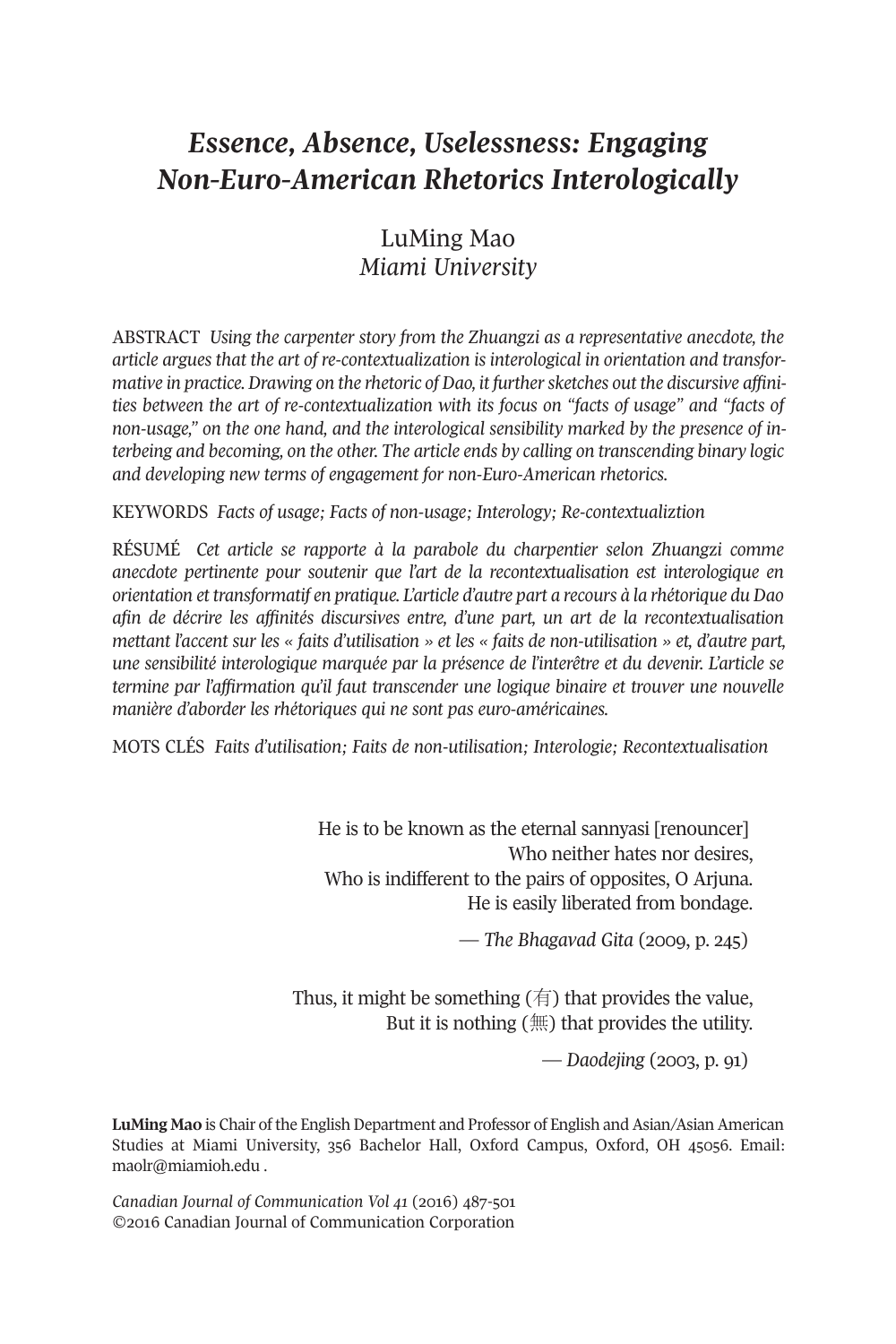### **Introduction**

this article begins with a story from the *Zhuangzi***,** my representative anecdote, to borrow a term from Kenneth Burke (1969). The story is taken from Chapter 4, "In the world of Men," of the *Zhuangzi*, one of the classical texts that emerged during the Warring States era (403–221 BCE) in ancient China. Zhuangzi (369–286 BCE), a Daoist philosopher and rhetorician, was part of the emerging literati in one of the most tumultuous and formative periods in chinese history. Although the text bears the author['s](#page-12-0) name, it most likely embodies the minds of more than one individual (Watson, 2013).<sup>1</sup>

A carpenter named shi, together with his apprentice, went to visit a shrine at a local village where stood a huge oak tree. the tree was broad enough to shelter several thousand oxen and measured a hundred spans around. the lowest branches were 80 feet from the ground, and a dozen or so of the branches could easily have been made into boats. there were many spectators milling around, admiring the tree's beauty and grandeur. but the carpenter did not pay any attention to it at all and went on his way. His lack of interest or indifference surprised and even unsettled his apprentice, who ran after his master and said,

"since I first took up my ax and followed you, I have never seen timber as beautiful as this. but you don't even bother to look, and go right on without stopping. why is this?"

"Forget it—say no more!" said carpenter shi. It's a worthless tree! Make boats out of it and they'd sink; make coffins and they'd rot in no time; make vessels and they'd break at once. Use it for posts and the worms would eat them up. It's not a timber tree—there's nothing it can be used for. That's how it got to be that old!"

After carpenter shireturned home, the oak tree appeared to him in a dream and said,

"what are you comparing me with? Are you comparing me with those useful trees? The cherry apple, the pear, the orange, the citron, the rest of those fructiferous trees and shrubs—as soon as their fruit is ripe, they are torn apart and subjected to abuse. Their big limbs are broken off, their little limbs are yanked around. Their utility makes life miserable for them, and so they don't get to finish out the years Heaven gave them, but are cut off in mid-journey. They bring it on themselves—the pulling and tearing of the common mob. And it's the same way with all other things."

The oak tree continued,

"As for me, I've been trying a long time to be of no use, and though I almost died, I've finally got it. This is of great use to me. If I had been of some use, would I ever have grown this large? Moreover, you and I are both of us things. What's the point of this—things condemn things? You, a worthless man about to die—how do you know I'm a worthless tree?" (Watson, 2013, pp. 30–31)

so, what does a story like this tell us? what kind of rhetoric, if any, is being conveyed here? Does this story represent a deliberative rhetoric or an epideictic rhetoric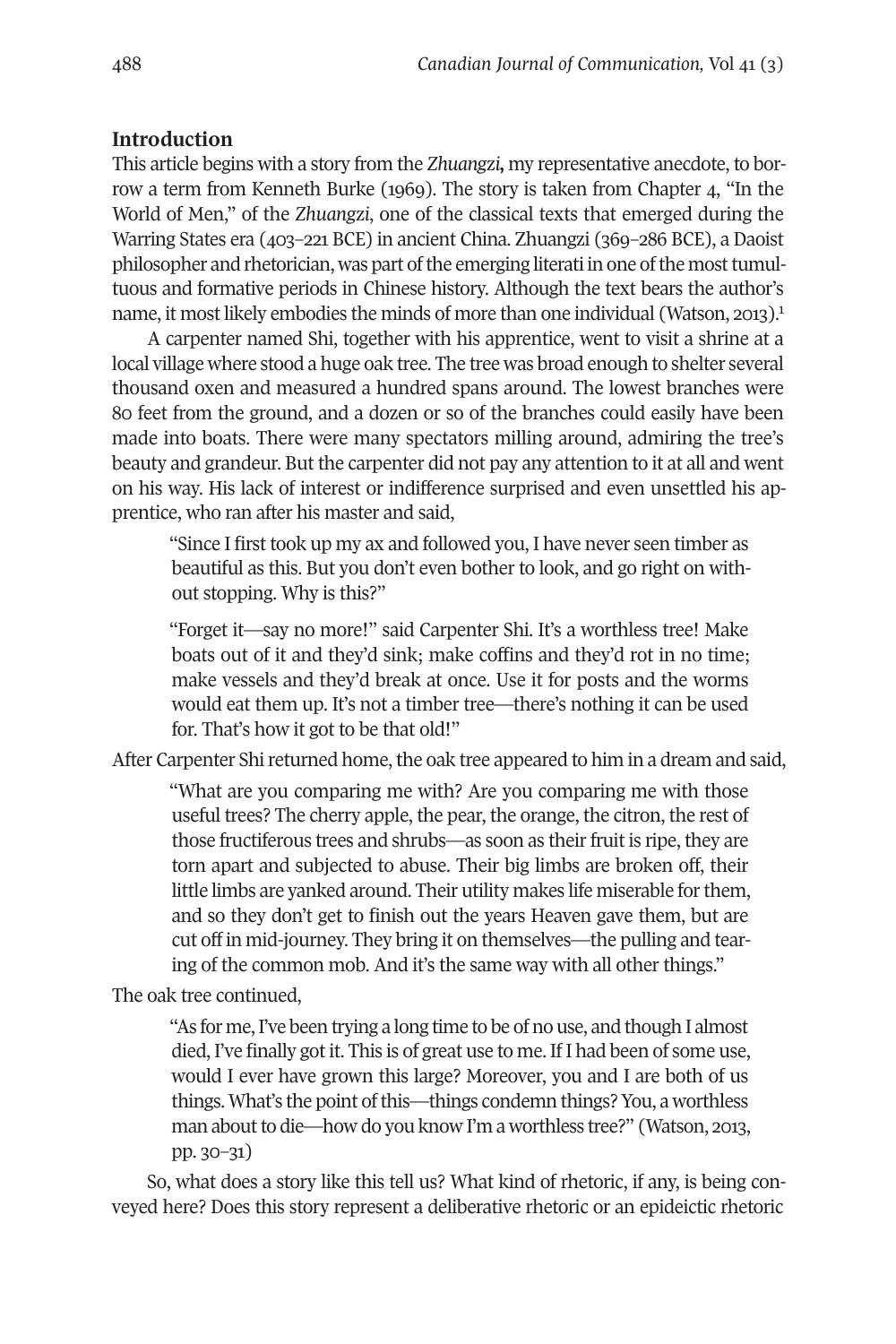(the rhetoric of "praise" or "blame") or both? [2](#page-12-1) How can we, here and now, represent such rhetoric without either romanticizing it beyond its otherness or flattening its difference in such a way that we end up denying its otherness? where should we in general look for non-Euro-American rhetorics—through facts and their underlying essence or through experiences, absences, and even instances of "uselessness"? What kind of methodology can be developed to represent non-Euro-American rhetorics in ways that are generative, self-reflexive, and attentive to historicities, specificities, and incongruities?

this article develops a response to these questions, starting with a critical review of three major methodological approaches that have emerged in our ongoing efforts to engage non-Euro-American rhetorics. The review aims to articulate the challenges confronting rhetoric and communication scholars who are engaged in comparative rhetorical work. Following that, is deployed the art of re-contextualization to respond to these challenges, using Daoism or its rhetoric as a concrete example for illustration. In the process, the article draws on interology, the study of interality or betweenness (Zhang, 2014, 2015a, 2015b), to help shine a bright light on the importance of mobilizing an interpretive stance that privileges interdependence over essence and process over permanence. the article concludes by returning to the beginning,to the *Zhuangzi*, to complete the story. the implications are teased our and an argument is raised for nurturing a third space where difference or cultural hybridity can be entertained "without an assumed or imposed hierarchy" (Bhabha, 2004, p. 5) and without having to invoke or appeal to an underlying binary logic that continues to dominate our ways of speaking, doing, and even being.

#### **From generalization to piecemeal: In search of a silver bullet**

several major methodological approaches have emerged over the recent past to respond to the need to represent those rhetorics that have been marginalized, underrepresented, and altogether neglected or silenced. Here Ireview three such approaches.

one may call the first approach the "generalization approach." It is an approach that aims to reach some large-scale conclusions by relying on not so large-scale evidence or, worse still, by appealing to what Robert Solomon calls the "transcendental" pretense," a pernicious form of western ethnocentrism that treats its own provincial principles or precepts as constituting universal norms or standards and the rest as in want of "normalization" or "standardization" (quoted in Hall & Ames, 1995, p. xiv). A number of well-intentioned efforts have surfaced to develop a general theory of rhetoric that will apply to all speech communities and to all cultures. However,these efforts face daunting challenges. Specifically, any general theory of rhetoric must begin by addressing diversities within a given rhetorical tradition, a formidable undertaking in the first place. Further, while certain concepts or practices in one tradition *may* appear to be similar to those in another, any perceived similarities or even equivalences will invariably turn out to be more complex than meets the eye. Absent any concrete efforts to address these complexities, claims and pronouncements in support of any general theory of rhetoric could very well become either vacuous generalizations or extensions of the dominant rhetorical tradition.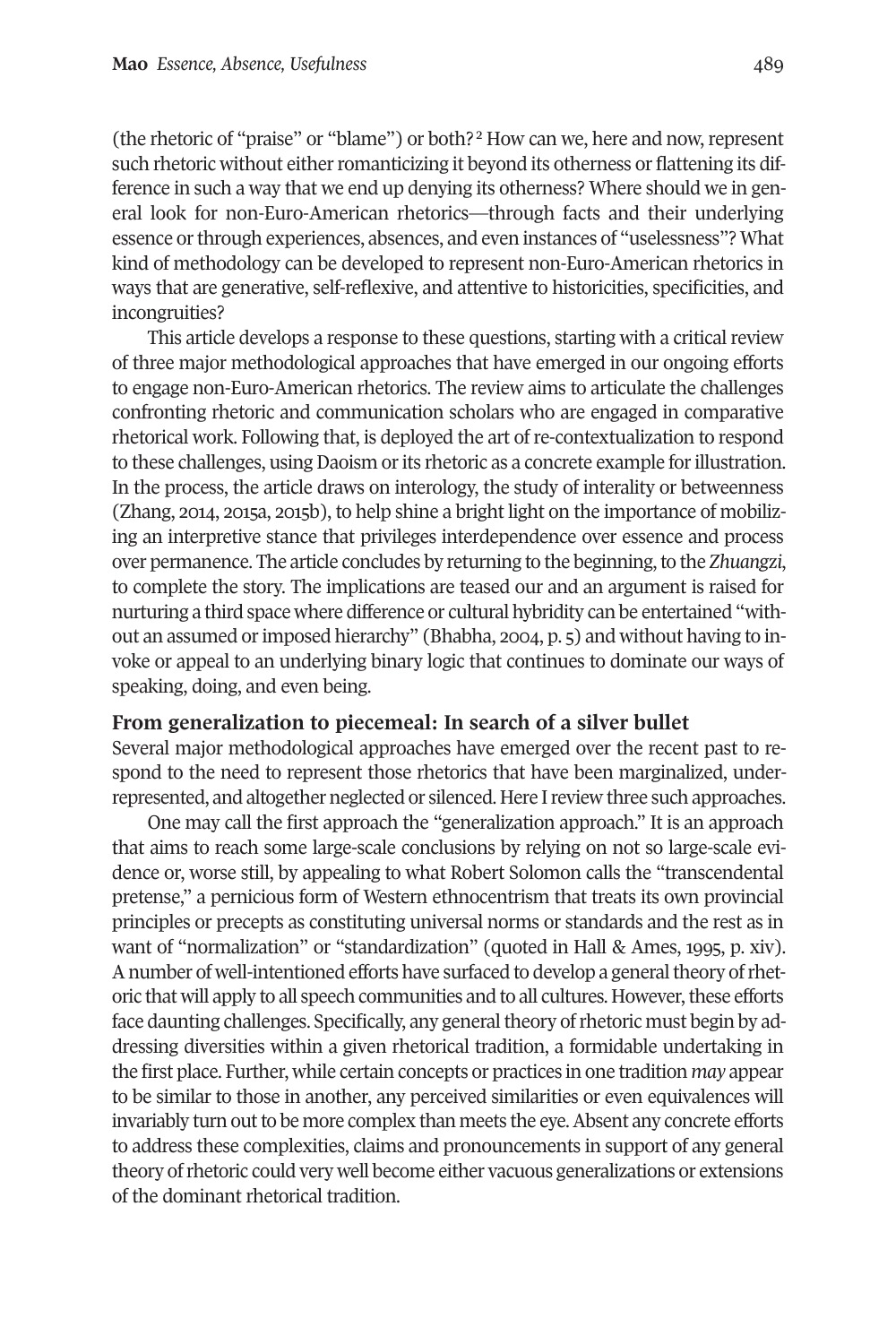For example, to develop such a theory, George Kennedy uses the Greco-Roman rhetorical principles and paradigms as both his starting and end points. throughout his study *Comparative Rhetoric:An Historical and Cross-CulturalIntroduction*,Kennedy (1998) applies these principles and paradigms to non-euro-American rhetorics in the world. He aims to test their universal applicability so as to achieve a better understanding of rhetoric as a more general phenomenon of human life. surprisingly, he rules out, without hesitation, any consideration of adopting and developing the other's concepts and frameworks for describing and interpreting the other's rhetorical practices. He reasons that such concepts and frameworks would be "unfamiliar" to most western readers and thus can be "confusing" (p. 5). but is it not the author's job, one may ask, to make what is "unfamiliar" familiar and what is "confusing" clear or, better still, to take each element in a comparison out of its own larger cultural matrix so that "it opens itself to otherinfluences and frameworks in a hybridizing comparative process in which each transforms the other reciprocally" (Friedman 2011, p. 759)?

In an earlier work**,**Kennedy (1984) also states that "Aristotle's objective in writing *Rhetoric* was not to describe Greek rhetoric, but to describe this universal facet of human communication" (p. 10). He further claims that it is "perfectly possible to utilize the categories of Aristotelian rhetoric to study speech in china, India, Africa, and elsewhere in the world" (p.10). once again, he expended no effortto adopt or develop local terms and to join the unfamiliar with the familiar. As a result, what we come to know about these other traditions amounts to no more than a testament to, or lack thereof, the adaptability and applicability of Western or Aristotelian rhetorical models and concepts, thus further silencing or making invisible non-Euro-American rhetorics in the process.

Although Kennedy (1998) probably would probably tell us that his use of Greco-Roman rhetorical principles and paradigms for "testing purposes"  $(p, 5)$  is not the same as thoughtless imposition, the kind of "testing" being applied in his study has at best led to some superficial characterizations regarding similarities and differences between the Greco-Roman rhetorical tradition and those non-Euro-American rhetorical traditions (Garrett, 1998). More importantly, what Kennedy ends up doing is treating those Greco-Roman rhetorical principles and categories as though they were universal norms or standards for us to imitate or aspire to, even though they were actually borne out of both a specific spatial-temporal environment and a peculiar historical development. Not to recognize their parochial, historically constructed nature is only to reify them and, worse still, to commit the "transcendental pretense."

The second, and almost the opposite of the first approach is what the comparative scholar of ancient Greek and Chinese science and medicine G.E.R. Lloyd (1996) calls the "piecemeal approach" (p. 5). this approach sets out "to make direct comparisons between individual theories and concepts *across* culture *as if* they were addressed to the *same* issue" (p. 3, emphasis in original) and as if these individual theories and concepts were free oftheir own internal disputes or of what edward schiappa (2003) calls "definitional ruptures" (p. 7).

Take "rhetoric" as an example. The art of rhetoric was developed and grew into a distinctive discipline in ancient Greece. It is not uncommon then to look forits equiv-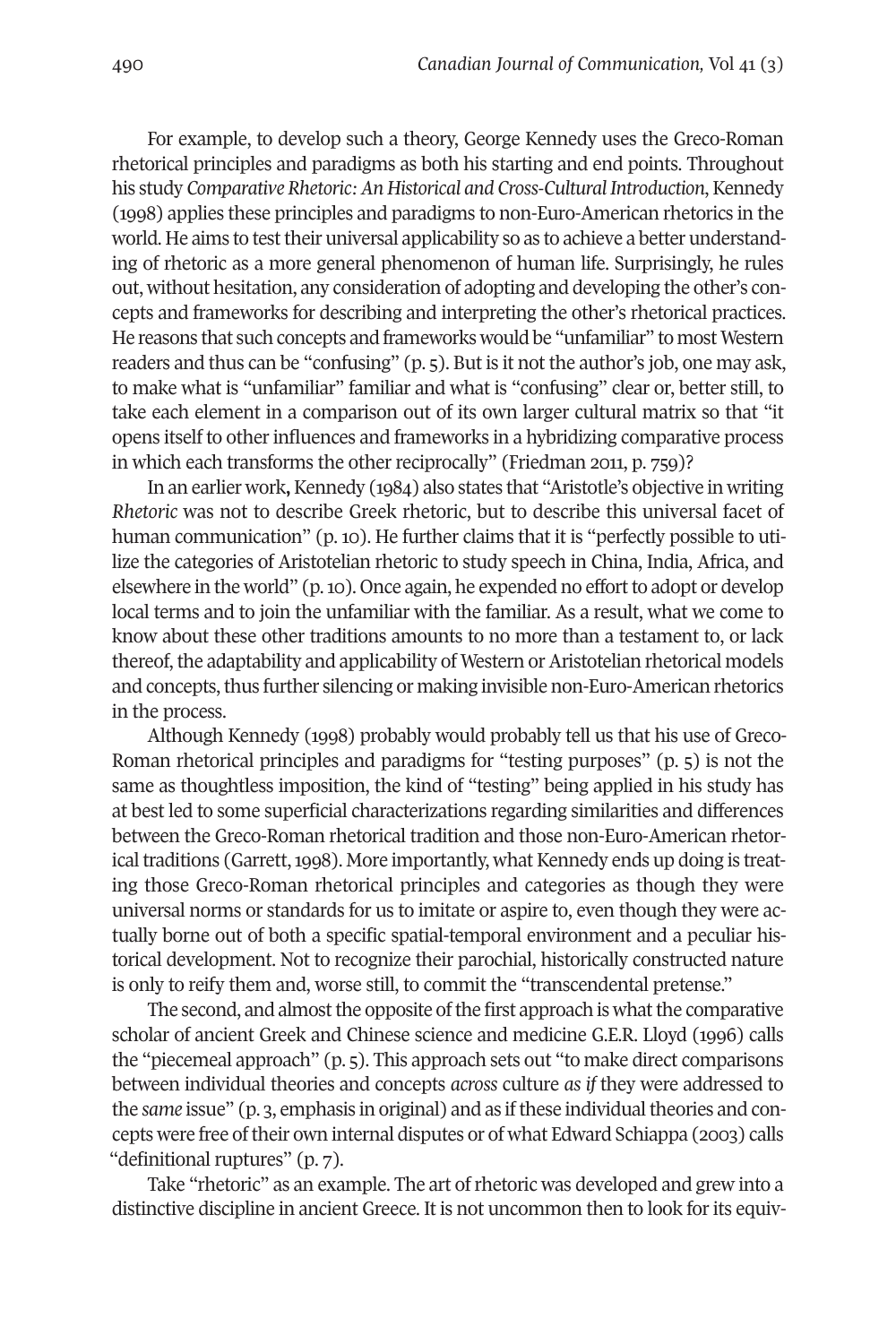alent, say, in ancient China or India and then to rationalize its absence should no such equivalent be found, orto propose an outright affinity or commonality should the opposite be the case. Major problems arise out of this piecemeal approach. For starters, since there were competing versions of rhetoric in ancient Greece, the diversity and divergence in the forms "rhetoric" took and in the functions it performed were such that any generalization within ancient Greece can be a complex proposition, let alone finding its equivalent in ancient China. One has to wonder: Which version of rhetoric in ancient Greece is being appealed to in search of its equivalent in ancient china or India? And how does one account for the fact that "rhetoric" was not separated as a distinctive discipline from philosophy or religion over that part of the world?

The same difficulties apply, if we start from the other side. The article uses Chinese yin (陰) and yang (陽) for illustration. two of six qi (energy, 氣)—the other four qi are wind, rain, dark, and light—yin and yang became rhetorically important in ancient china by the fourth century bce. they began to assume the role of the quintessential polarity in china in the third and second century bce in explanation of social, political, and cosmological processes (Raphals, 1998). Can we now turn to ancient Greece and look for similar concepts there? should we fail in this piecemeal approach, can we then conclude that ancient Greece *lacked* such correlative concepts? or if we happen to come across the [Py](#page-12-3)thagorean Table of Opposites, the sustoichia, reported by Aristotle in the *Metaphysics*, <sup>3</sup> can we then declare some immediate compatibility between the sustoichia (table of opposites) and the yin-yang concept? Either move would miss the point. Namely, to impose a deficiency label, as has often been done the other way around, upon ancient Greece because of this apparent absence, is to assume that the yin-yang concept or some such had attained the same level of rhetorical importance in ancient Greece. In so doing, we perpetuate [th](#page-12-2)is perceived divide between chinese correlative thinking and Greek causal thinking. 4

this said, to claim some outright affinity, without careful investigation, between the sustoichia and the yin-yang concept will inevitably lead to giving up on many obvious and not so obvious differences. For one thing, the reciprocal, interdependent characteristic constitutive of the yin-yang concept was neverin doubt orin dispute in ancient China. By contrast, there were widespread divergences among Greek theorists of opposites, and these disagreements or confrontations leftlittle room for a consensus view (Lloyd, 1996). For another, the use of the yin-yang concept in ancient china was consistently moral and political (sivin, 1995). It emphasized the importance of harmony and reciprocity on the strength of cosmological unity because it "see[s] heaven and earth, ruler and minister, father and son, old and young, male and female, as all, ideally, embodying the same reciprocal relationship" (Lloyd, 1996, p. 127). By contrast, there was no such emphasis in the Greek use of opposites, and the use of opposites was never set out to lend legitimacy to a particular regime (Lloyd, 1996). Moreover, the yin-yang concept exemplifies a quintessential chinese sensibility or what Peter Zhang (2015b) aptly dubs "an interological mode of being" (p. 93), a point returned to in the next section.

the third approach is called "discursive hypercorrection." Ills and sins have been committed in the past in representing non-Euro-American rhetorics. Either because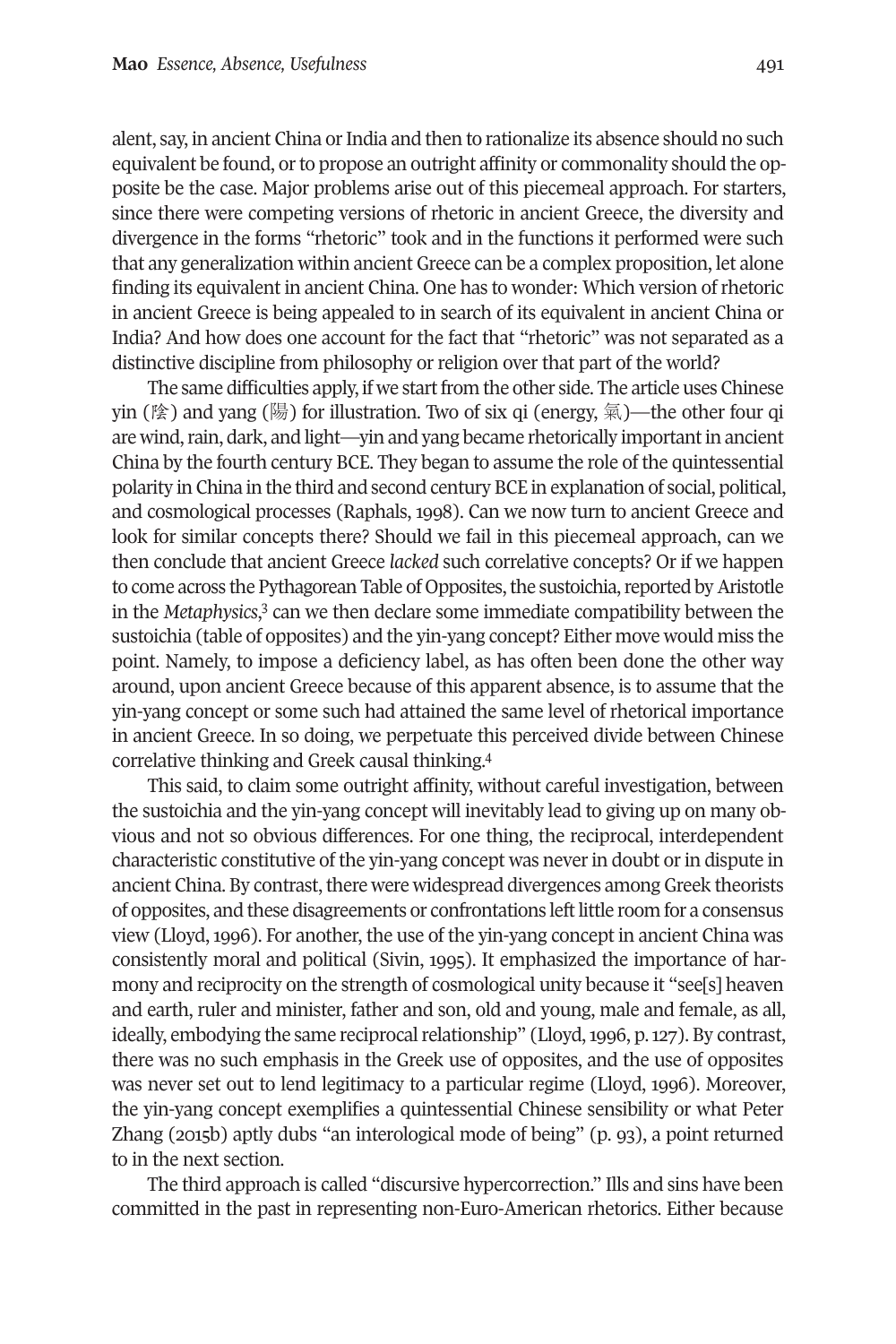of orientalist logic, an interpretive procedure that not only essentializes the other but also projects and constructs the west as the idealized standard and the other as its very unchanging antithesis (said, 1978), or because of our own terministic screens (burke, 1966), past representations of non-euro-American rhetorics have run the gamut from blind adulation to misrepresentation or under-representation, to silencing, to total rejection. to redress these ills and sins, scholars become so anxious to see the other in its otherness that they often end up representing the other beyond its otherness or flattening its otherness so that the other becomes no more than a mirror image of themselves.

For example, Confucian rhetoric has recently been suggested as possessing the "potential for democratic deliberations" (Lyon, 2004, p. 142) or construed in general as a legitimate alternative to dominant Aristotelian rhetoric. Similarly, Daoism has also been branded as another alternative to Western conceptions of rhetorical theory and criticism (combs, 2006). the concern here has to do with the likelihood and its consequence of taking Confucian or Daoist rhetoric out of or beyond its own political and social context without being cognizant of them. To put it more bluntly, these kinds of characterizations may very well blurthe distinction *between* the level of importance we wantto attribute to these ancient rhetorics because of our own rhetorical exigency *and* the level of importance that accrued to them because of their own context and their own peculiar historical development. the challenge lies in how best we can recognize and, better still, harness these distinctions or boundaries in the service of developing a different kind of methodology that is mindful of its own epistemic space and location and attentive to gaps, excesses, and absences.

#### **The missing link: The art of re-contextualization as a** *tertium quid*

In view of the problems these three approaches have revealed, the article turns to the art of re-contextualization (Mao, 2011, 2013a, 2013b, 2014). A discursive third, the art of recontextualization draws on a number of disciplines, including comparative philosophy, comparative literature, cultural anthropology, feminist rhetorical studies, and postcolonial studies, to respond to a methodological paradox. that is, when speaking for and with non-Euro-American rhetorics, rhetoric and communication scholars must start somewhere. More often than not, they most likely start with their own familiar concepts and points of reference, thus risking either imposing them on these other rhetorics or silencing the latter's own concepts or points of reference. As a response, the art of re-contextualization aims to negotiate the dynamics and complexities regarding the subject matter under study and the subject position taken for that study. therefore, it directly engages, for example, the local and the global, the pr[es](#page-12-5)ent and the past, the importantly present and the merely [pr](#page-12-4)esent and/or available, <sup>5</sup> and the imperative to speak with, as well as for, the other<sup>6</sup> and an awareness of its fraught process and consequences. Meanings or orders that emerge out ofthis kind of engagement are driven not so much by any underlying causal logic as by a dialectic such engagement mobilizes and by a creative, open-ended process it fosters and embodies—hence it is an art or a tekhnē, not a strategy.

In a recent essay commenting on the methods in comparative literature, scholar Haun Saussy (2003) describes a "third-language" rule where scholars use three, rather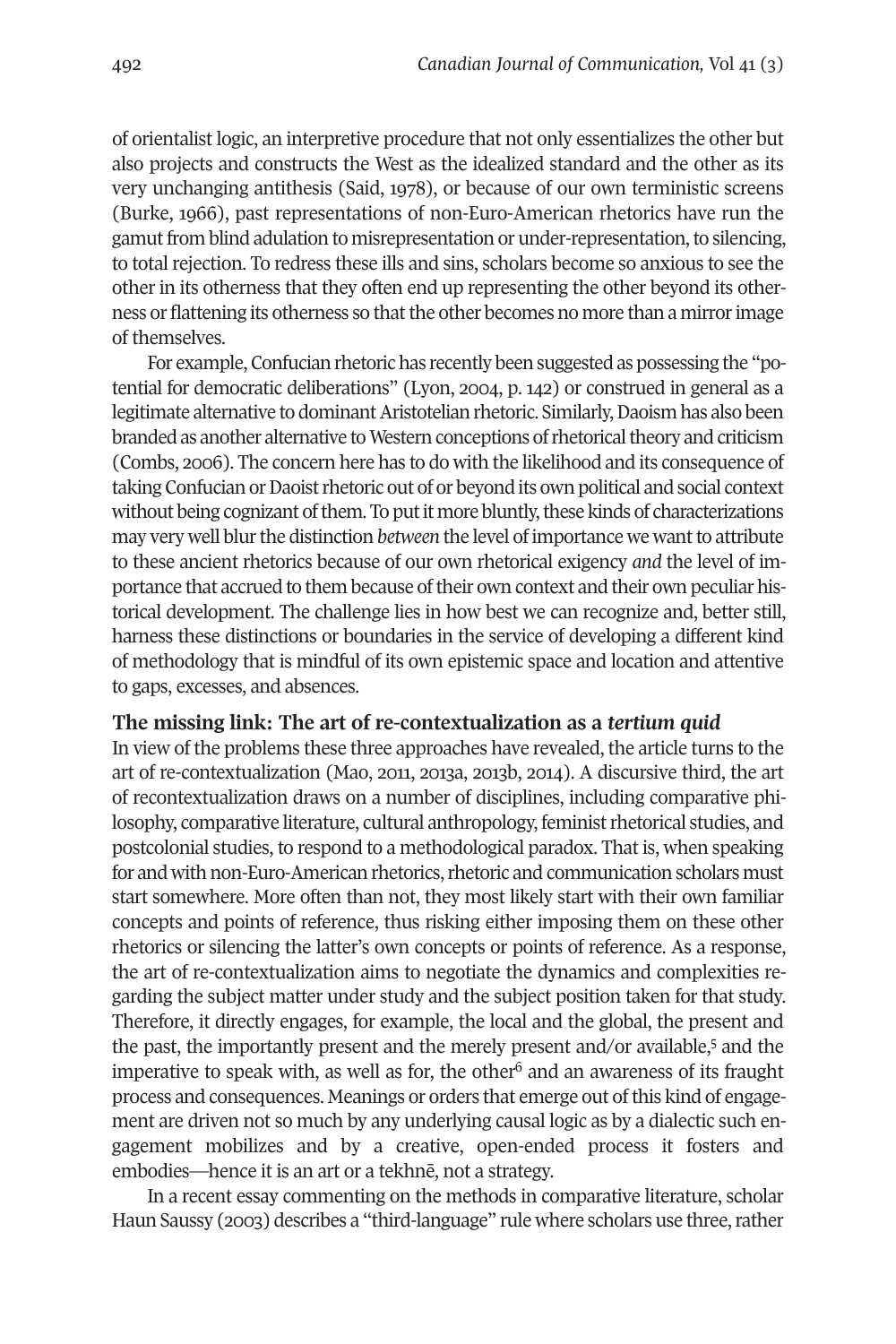than two, languages to carry out literary analysis. According to saussy, the use of a third language provides an additional perspective that a two-language pattern leaves out and it generates examp[les](#page-12-6) that challenge universal literature. this third language thus becomes a *tertium quid*<sup>7</sup> that "mediates less than it interferes and in the process it produces something new" (2003, p. 340).

This article suggests that the art of re-contextualization be the *tertium quid* for engaging non-euro-American rhetorics or any other comparative undertaking for that matter. Moreover, as a discursive third, the art ofre-contextualization bears an unmistakable family resemblance to interology—the study of interality or betweenness that "sees the interzone or zone of proximity as the sp[ace](#page-13-0) of possibilities and transformations and the locus of ethics" (Zhang, 2015b, p. 93). <sup>8</sup> As a matter of fact, the art of recontextualization is interological through and through as it yields a third or an interological space. Here is why.

First, the art of re-contextualization critically engages both self and other, explicitly interrogating who we are and where we have been (read as self) and unpacking how political, economic, and sociocultural exigencies as well as historicities help determine local contexts and performances (read as other). This kind of dialogic engagement also necessarily takes into account the contingencies of the present in the global contact zones, drawing on the other's social, political, and linguistic affiliations and affordances to reflect on and further trouble our own modes of doing and being.

In "Prologue to Interology: In Lieu of a Preface," Peter Zhang (2015a) further characterizes interology as the study of interbeing and becoming, as more interested in "transformations and transfigurations in between, in affinities, affectivities, alliances, and valences than [in] so-called essences and filiations" (pp. 59–60). the art ofre-contextualization, by its very focus on relationality or interdependence, exemplifies an interological undertaking. It aims to break away from or transcend our "natural" attachment to causal thinking that values being over becoming and rest over change and motion. And by embracing the fact that our engagement with the other demands a critical assessment of the self, it calls into existence a third space or an interality where multiplicity, fluidity, and ambiguity become at once our modus operandi and our raison d'être.

second, and very much related, as an interological undertaking, the art ofre-contextualization is marked by a distinctive processual orrecursive characteristic. Namely, by interrogating our own modes of doing and being and by privileging relations of interdependence and interconnectivity, the art of re-contextualization champions a process that is "dialogic, dialectical, reflective, reflexive, embodied, and anchored in an ethos of care, respect, and humility" (Royster & Kirsch, 2012, p.  $67$ ). What this process entails, then, is a strong ethical imperative, which resonates with Zhang's call to "recuperate a social interality defined by our presence to each other, or an embodied social ecology (2015a, p. 62).

third, the art of re-contextualization joins with bo wang's "transrhetorical approach" in that both constitute what she calls "a trope of epistemological crossing" and "promise the possibility of new meanings, new conceptual categories, and new ways of knowing and thinking" (2015, p. 248; also wang, 2013). echoing wang's call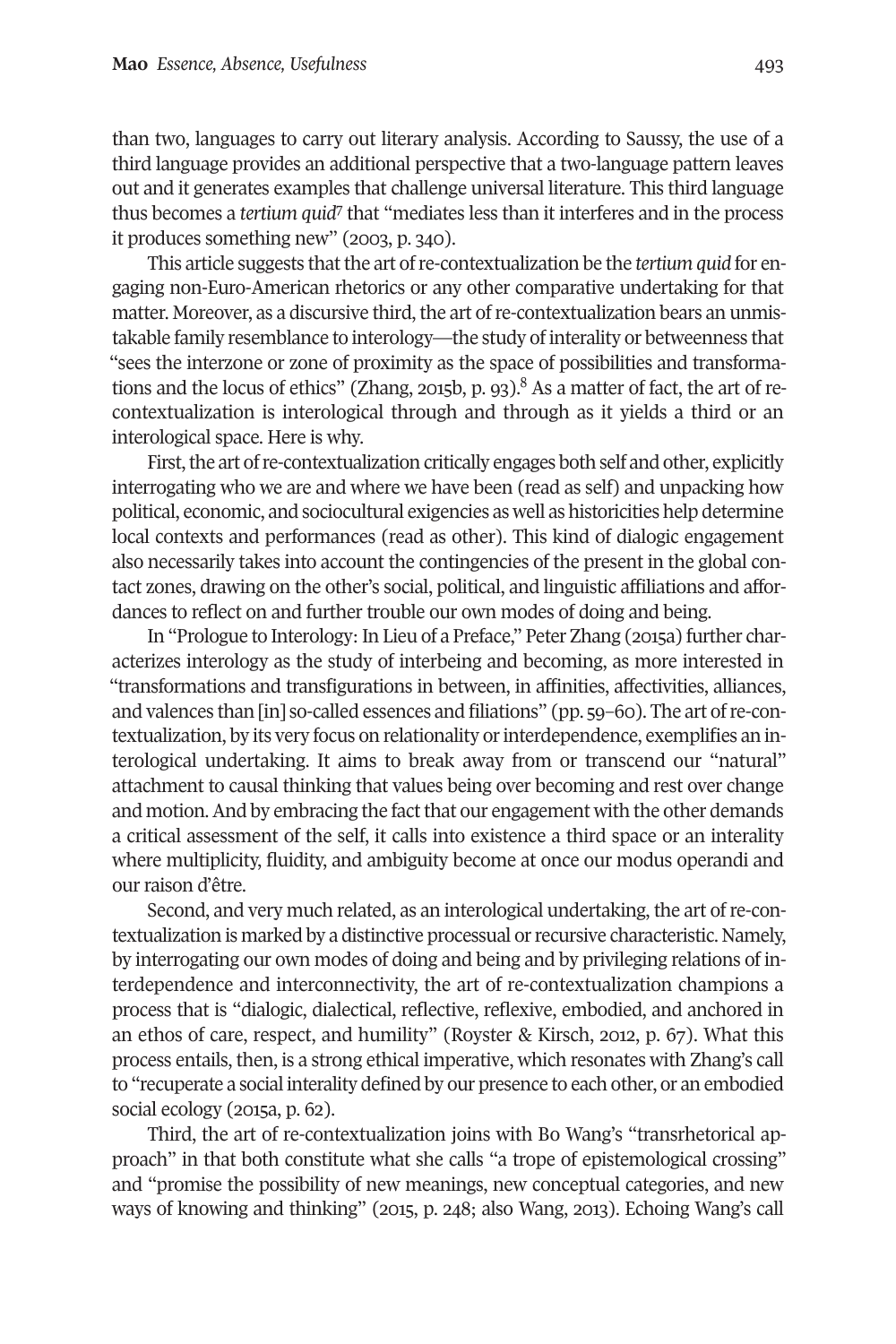for developing "plural local forms of engagement and hybrid analytical frameworks"  $(2015, p. 249)$ , the art of re-contextualization moves away from formulating structures of sameness or difference based on "facts of essence" to developing narratives based on both "facts of usage" (schiappa, 2003, pp. 6–7) and what I call "facts of nonusage" (Mao**,** 2014, p. 452). As a matter of fact, the turn toward "facts of nonusage" not on[ly](#page-13-3) calls to mind the concept of "wu" (無) or "[abs](#page-13-2)ence" or "nothingness" in the*Daodejing*<sup>9</sup> orthe concept of "xu" (虛) in the *Zhuangzi* <sup>10</sup> but also exemplifies interality orthe productive absence or emptiness that the art of re-contextualization seeks to value and celebrate (also you & Zhang, 2015; Zhang, 2015b). An explanation follows.

by facts of essence, schiappa means the definitional facts sought through the question "what is X?"—facts that describe the essence or the true nature of things. by "facts of usage," he refers to the definitional facts sought through the question "How is X used?"—facts that describe how things are actually being used or practiced in their local environments (2003, pp.  $6-7$ ). And by "facts of nonusage" is meant facts sought through such questions as: What are users not doing, and why? Is their silence caused by extreme emotion or passion, by immediate contexts of situation, or by the larger sociocultural matrix?<sup>11</sup> Could what they are doing be examples of the merely presentratherthan the importantly present? could what they are *not* doing be due to the blind spots we have developed or to what Jacqueline Jones Royster calls the "passionate attachments" (2000, p. 280) we have accumulated? what are the questions with which users are concerned and to which the answers are thought by them to be the right answers (Lloyd, 1996)?

This pivot for "facts of usage" and, more importantly, for "facts of nonusage" unequivocally reflects an interological sensibility. our proclivity for "facts of essence" betrays what Zhang calls "an entity- or object-orientation" (2015b, p. 94), an orientation that privileges substance or objectification over eventing or relationality and is predicated on causal thinking as opposed to analogical or correlative thinking. by contrast, the focus on "facts of usage" and on "facts of nonusage" moves away from substance or essence and calls our attention to discursive gaps, excesses, and absences or emptiness.After all, meaning can never be fully exhausted, and there will always be a surplus or an excess of meaning in any given proposition or communicative act. Further, such a focus challenges and in fact helps collapse the underlying binary that pits "facts of nonusage" against "facts of usage" and shuns them as undesirable or unacceptable. It yields to a relation of interdependence or the yin-and-yang of rhetorical reality. Not by accident, this relation of interdependence between "facts of usage" and "facts of nonusage" finds a "kindred spirit" in the link between "what is" and "what is not" or between presence and absence, the stuff that interality is made of.

In a word, the art of re-contextualization aims not so much to create agents of harmony for cultural encounters and for representing non-Euro-American rhetorics as to effectively enable "loci of enunciation" for developing narratives that are neither revisionist nor aimed to tell a different truth, but "narratives geared toward the search for a different logic" (Mignolo, 2000, p. 22). It is a logic that is interological in orientation and transformative in practice. More succinctly stated, the art of re-contextualization is invention, intervention, and transformation all rolled into one dialectic.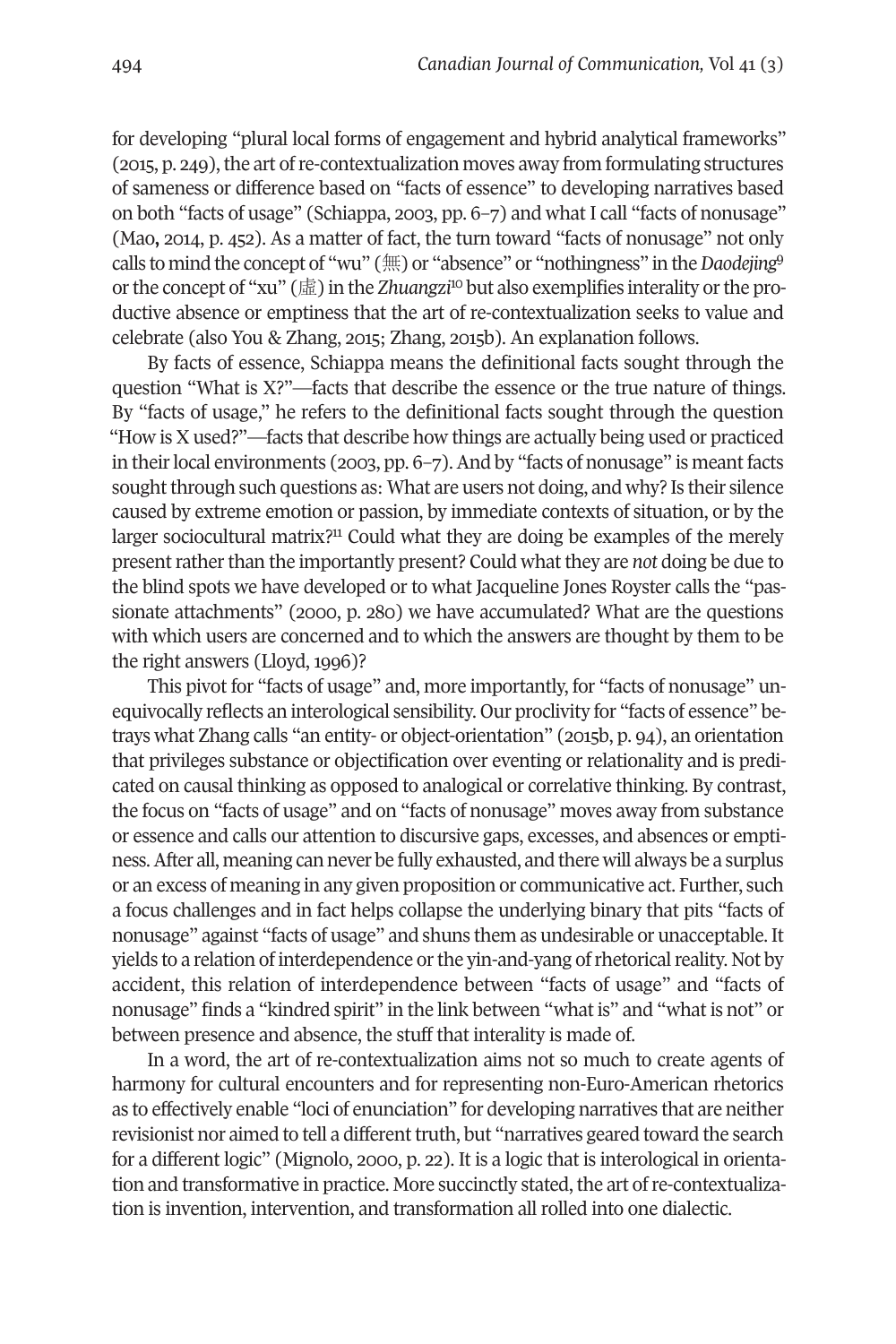#### **The rhetoric of Dao: A case in point**

Daoist rhetoric has been attracting growing attention from rhetoric and communication scholars in the United States (e.g., Combs, 2006; Lu, 1998; Lyon, 2008; Mao, 2013b; Swearingen, 2013). It emerged as a challenge to Confucianism and Legalism, and Daoist sensibilities have permeated chinese culture and its thought patterns (Lu,1998), even demonstrating unexpected affinities with postmodern views regarding, for example, language, truth, and rationality (Graham, 1989). Quoting Lu, "Understood in its totality, Daoism presents a worldview with metaphysical, dialectical, and rhetorical significance that, in fact, does not condemn speech and argumentation but simply points outtheir limitations" (1998, p. 225).

This article characterizes the particular way and process evidenced in Daoism of challenging, intervening in, and creatively transforming our conventional institutions and practices as the rhetoric of *Dao,* an example of non-euro-American rhetorics*.* the rhetoric of *Dao* is manifested through a discursive field consisting of, for example, *de* (德, being able to embody and induce character, efficacy, and potential for one's individual experience); *wuwei* (無為, engaging the world non-coersively); *wuzhi* (無知, rejecting the kind of knowing that is predicated upon transcendental presence); and *wuyu* (無欲, exercising the kind of desire that celebrates, rather than possesses, things). because of a symbiotic relationship between *de* and *dao,*the rhetoric of*Dao* promotes the dialectic of interdependent binaries in nature and in the human world, nurturing a perpetual tension between cultivating a creative and processual dimension at the individual level and elevating one of many competing *Daos* to the status of one and the only *Dao* at the communal, state, and cosmic level (Mao, 2013b).

How then does one go about engaging such a rhetoric when it is a couple of thousand years removed from us, when it continues to garner attention, if not adulation, in the present, and when "it ceases to be *Dao* if it is to be put into words" (*Daodejing*, 2003, p. 77)[?12](#page-13-4) More specifically, how can the art of re-contextualization serve as a *tertium quid* or as an interological undertaking for such a rhetoric?

by practising the art of re-contextualization, we first move away from "what is the rhetoric of *Dao*?" toward "How does it guide human conduct?" the pivot from "what" to "how" is a pivot from "facts of essence" to "facts of usage" and "facts of nonusage." It enables us to reject any overarching rhetorical principle or context to determine the context of *Dao* and to open up a third space where we begin to ask such questions as: How does the rhetoric of*Dao* arise? In what manifestations and through which agency? How does this rhetoric inhabit and shape the world? Further, what were the questions with which the actors then and there were concerned and to which the answers were thought by them to be the right answers? our responses to these questions will help establish new "loci of enunciation" and develop narratives marked by an interbeing or becoming, by a dialogic and dialectical tacking between "facts of usage" and "facts of nonusage" in such a way as to bring them both into critical and simultaneous view.

second, the art of re-contextualization, because of its relentless dialogism and dialecticism, develops "thick description" *with an attitude.* As is now well known, the term "thick description" was originally coined by the oxford ordinary language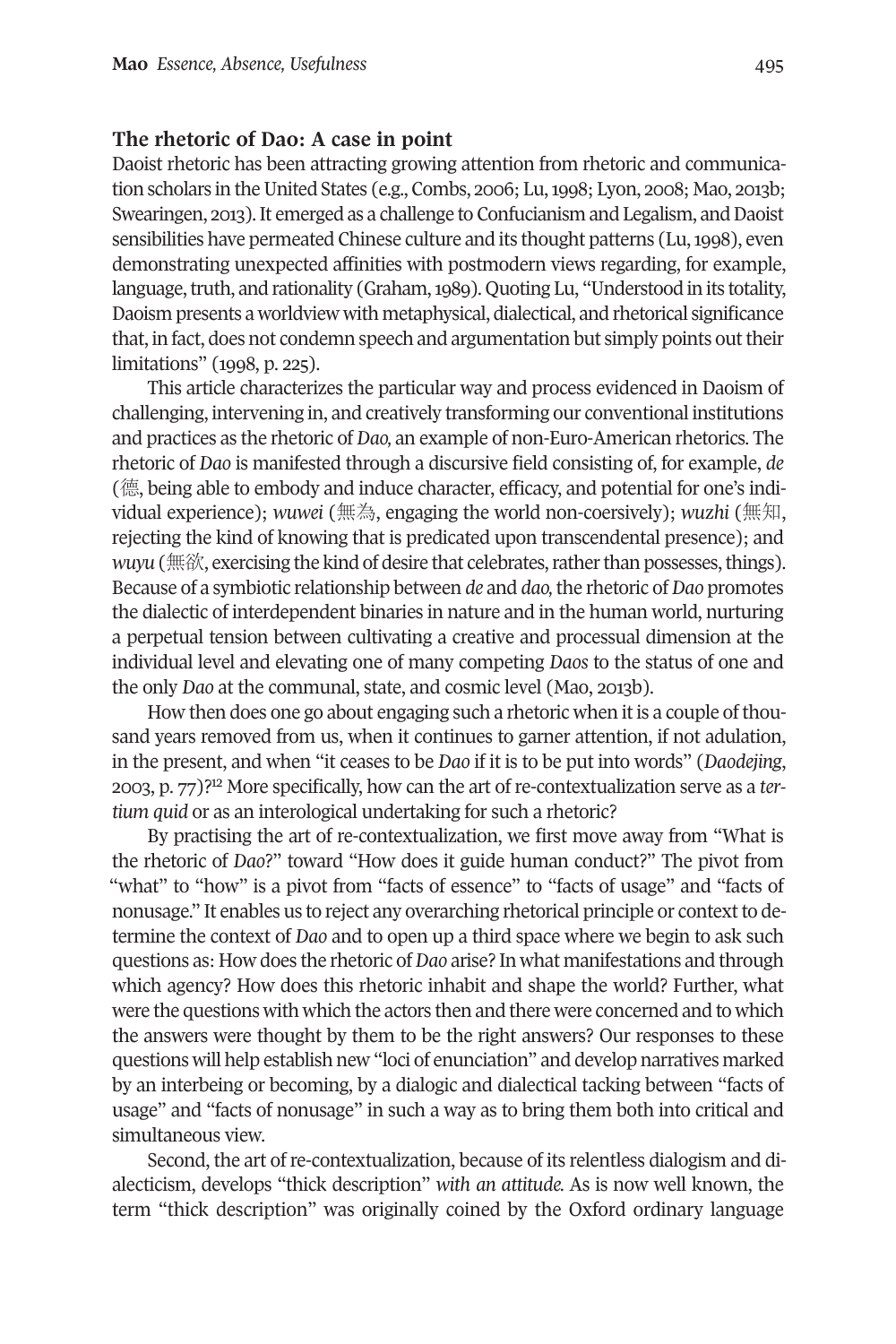philosopher Gilbert ryle and later popularized by the late cultural anthropologist clifford Geertz (1973). For Geertz, achieving thick description for a culture or a community is to ask, for example, "what it is, ridicule or challenge, irony or anger, snobbery or pride, that, in their occurrence and through their agency, is getting said" (p. 10), and, we might add, not getting said or silenced. It is to provide "the sort of sensible actuality that makes it possible to think not only realistically and concretely *about* them [mega-concepts], but, whatis more important, creatively and imaginatively *with* them" (p. 23, emphasis in original).

Pursuing thick description forthe rhetoric of *Dao* then means focusing not on its ontological status or its facts of essence but on what is actually getting said and what is *not* getting said, on what is importantly present and what is merely present and/or available, and why. It means looking for how *Dao* helps individuals negotiate and harness the perpetual tension between cultivating *Dao*'s creative and processual dimension at the individual level, on the one hand, and elevating one of many competing *Daos* to the status of the one and only *Dao* at the communal, national, and cosmic level, on the other.

Meanwhile, it must be entered that pursuing thick description does not happen in an ideological vacuum, nor does it absolve us rhetoric and communication scholars of carrying out the ethical imperative or exercising an ethic of care. we have to ask, for example, in whose terms and under what authority is thick description forthe rhetoric of *Dao* being developed and disseminated? From which epistemic space and location is thick description originated? And where does it travel to, and what impact will it bear on the community or culture of which it is an integral part? In other words, pursuing thick description with an attitude forthe rhetoric of*Dao* calls on us to be both reflective and reflexive, to be both attentive to the link between what is and what is not and ready to interrogate our own methodological orientations and analytical frameworks. It also means addressing how we can representthe rhetoric of*Dao* in ways thatin turn inform the conditions of the present. In the process, we can begin to avoid reifying the rhetoric of *Dao* or treating it as though it were "a self-contained 'super-organic' reality with forces and purposes of its own" (Geertz, 1973, p. 11) or with its own internal or immanent law or order. we can also begin to avoid reducing it by moving beyond the temptation to claim its utility or applicability for every symbolic practice imaginable. Reification or reduction once again betrays an entity- or object-bias or orientation (Zhang, 2015b), and either move makes us further removed from relationality and productive ambiguity.

third, practising the art of re-contextualization to represent the rhetoric of *Dao* aims to cultivate a dialectic between developing a local narrative informed by the dynamics of *Daos* and the *Dao* (historicity), on the one hand, and searching forthat narrative's new and broader significance in the present both in and outside its discursive milieu (specificity and incongruity), on the other. by that is meant any meaningful engagement with the rhetoric of *Dao* will have to deal with the tension between the *Daos* practiced atthe individual level and the one and only*Dao* claimed and promoted by the powers that be, as well as the tension between the heterogeneous *Daos* at the individual level and their inevitable pressure on the one and only *Dao* for dialogue and change. similarly, our engagement, in its search forthe significance ofthe rhetoric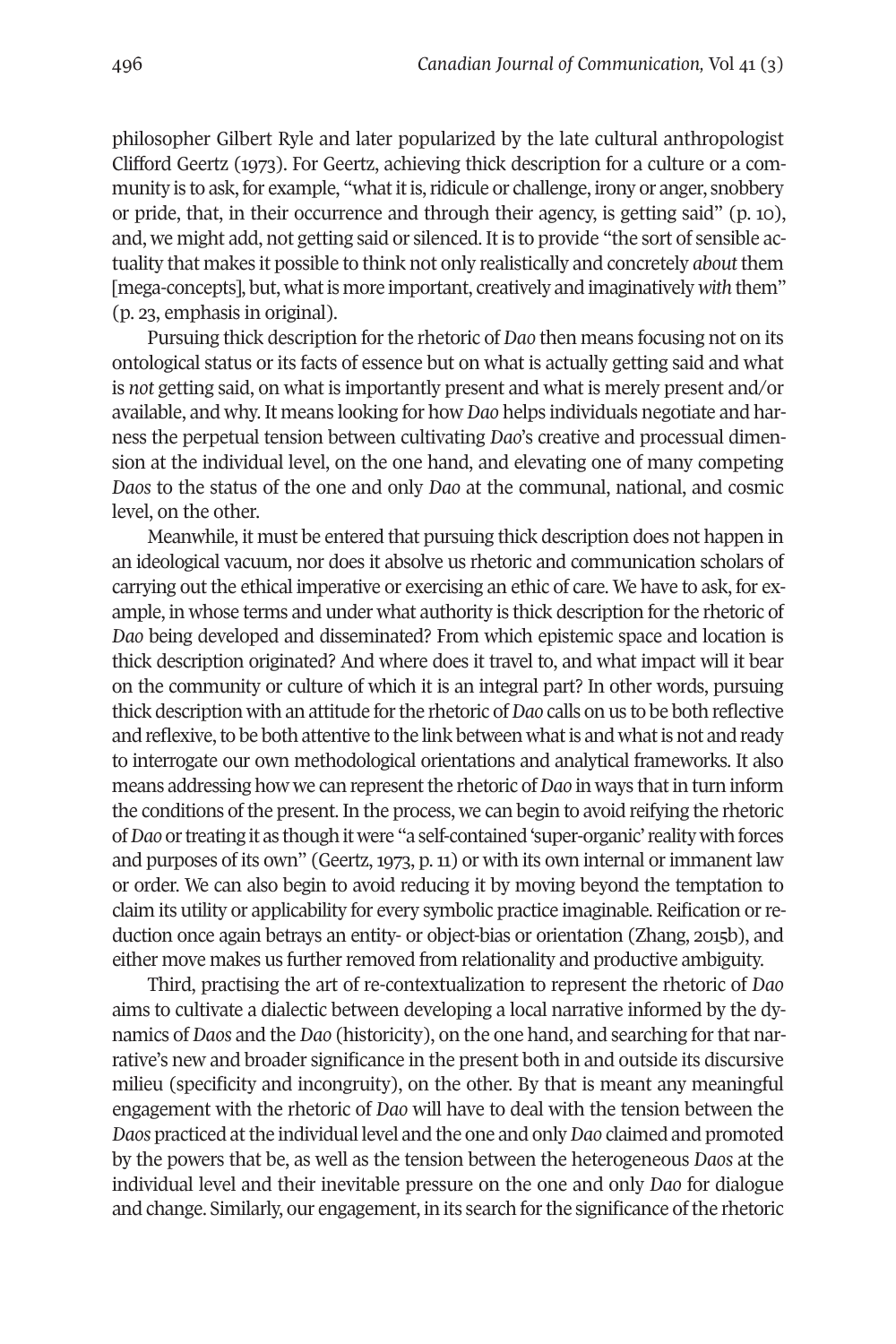of*Dao,* will have to be mindful of how the rhetoric of*Dao* is being shaped by the forces both within and outside of its discursive context*.* these parallel efforts in turn bring about meaning and affordance for such a dialectic.

Not only is such a dialectic an example of interality in and of itself, but it also opens up new space to experience interality, to extend and augment it. consequently, we can begin to make visible and further privilege interdependence or betweenness or "facts of nonusage" *both* between the local and the global *and* within and beyond the local and the global. As a result, we can begin to apply the art of re-contextualization to all areas of rhetoric and to all instances of interality without the essentializing division between self and other and between euro-American rhetorics (read as the dominant) and non-Euro-American rhetorics, for example.

Finally, the art of re-contextualization is about discovering and articulating eventfulness—how "things stand in relation to something else at particular times" (Ames  $\&$ Rosemont, 1998, p. 23) and how gaps, excesses, and absences can be brought to light and made useful. It is about discovering and articulating rhetorics in places where they have hitherto been ruled non-existent or not readily available. Because of its insistence on eventfulness or relationality, the art of re-contextualization guards us against falling prey to a concomitant temptation to anoint such rhetorics as unique, as incommensurable with all other rhetorics. It enables us to move a step closer to meeting our ethical responsibility to speak *with,* rather than *for,* non-euro-American rhetorics and to engage in a co-constitutive practice that embraces both "facts of usage" and "facts of nonusage," as well as what feminist rhetoricians Jacqueline Royster and Gesa Kirsch call "a multidimensional sense of diversity" (2012, p. 112).

### **From binary logic to a rhetoric of becoming: A matter of interdependence-in-difference**

coming back full circle, we now return to Zhuangzi's story with which we began this article. More specifically, I want to use this concluding section to complete the story, teasing out its implications and charting out a way forward so that we can both part company with binary logic once and for all and embrace and putto practice an interological sensibility through the art of re-contextualization.

this much is clear: Zhuangzi's story, through the lens of an oak tree, is not about litigious, polemic rhetoric we regularly associate with ancient Greece, a rhetoric, truth be told, which is often driven not so much by the search for truth as by fierce competition for ideological supremacy and personal popularity and ambition. Rather, Zhuangzi's story reflects and indeed enacts a different kind of rhetoric that calls for a different way of engagement. Neither deliberative nor epideictic, this rhetoric takes the form of an analogy and challenges us to think beyond our own passionate attachments or to remove what John Dewey calls "the useless lumber that blocks our highways of thought" (quoted in Hall & Ames,1995, p. xx). we can call this rhetoric a rhetoric of becoming.

by calling this rhetoric of Zhuangzi's a rhetoric of becoming, this article seeks to underscore the fact that such a rhetoric perpetually participates in a meaning-making, knowledge-creating process and disrupts and further transforms existing boundaries, conditions, and conventions. Privileging becoming and process over rest and permanence and valuing experience and multiplicity over abstract knowledge and single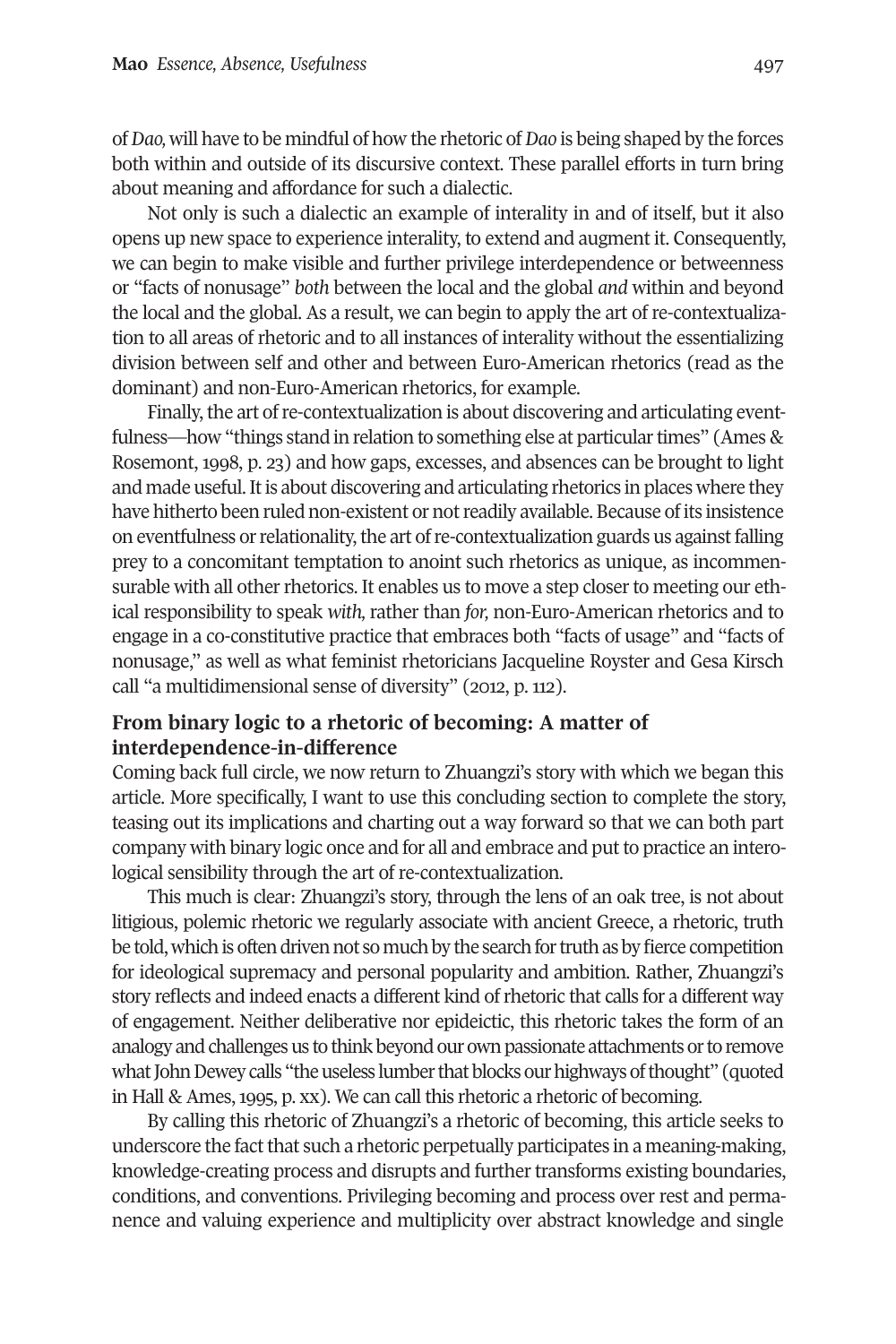points of origin, the rhetoric of becoming thus embodies a productive tension *between* its heterogeneous agency and fluidity *and* a sense of history and continuity. to achieve authority and authenticity, it both asserts or affirms its situated history and defers its meaning to a context that is being continuously reconstructed and recalibrated. In a word, through the rhetoric of becoming, Zhuangzi is jolting us to reject our conventional boundaries, binaries, and biases and to cultivate and celebrate a sensibility for interdependence, betweenness, and heterogeneous resonance.

So, fruit trees or timber trees that can be made into vessels or houses are "useful" but "their utility makes life miserable forthem, and so they don't get to finish out the years Heaven gave them" because "they are torn apart and subjected to abuse." Their utility to humans thus is not useful to them. by contrast, "useless" trees get to grow to their ripe old age and avoid the fate of being cut down or "cut off in mid-journey" (Watson, 2013, pp. 30–31). Their uselessness (to humans) is most worthy to them.

Like the tree's usefulness and uselessness, rhetoric in ancient Greece and the rhetoric of *Dao* in ancient china are value propositions closely tied to, and in fact constituted by, both a particular socio-political, if not divine, matrix and a situated interpretive framework. Otherwise stated, they are discursively motivated and materially enabled. what is useful or desirable for one community or culture may not be so for another. Instead of romanticizing the other or engineering a forced fit amidst a complex web of power asymmetry, we should focus on that which is actually getting experienced and enacted or not, and why. we should further perform this dialectic *both* between the local and the global *and* within and beyond the local and the global. Instead of resorting to conventional terms of engagement such as useful versus useless, persuasive versus irenic, logic versus analogic, or Greek rhetoric versus Chinese rhetoric, we should direct our attention to the historicities, specificities, and incongruities each culture reveals, values, and practises and to the ways in which each rhetoric connects to and possibly interanimates every other rhetoric.

There is more. What this story has taught us is not to flip simply the said hierarchy, as one might be tempted to do, so that what was useless then becomes useful now or what was yin yesterday assumes the status of yang today. For such a reversal of fortunes, as it were, however well-intentioned or amply justified, still preserves the underlying binary or its underlying binary logic and thus fails to recognize their interdependencein-difference or their interality or their betweenness. Instead, Zhuangzi's story or its rhetoric of becom[ing](#page-13-5) is calling on us to enter a third space, an interbeing, where untimely connections<sup>13</sup> and novel possibilities can be openly entertained and plural forms of inquiry hotly pursued. we stop asking: what are these untimely connections and novel possibilities? we begin to ask: How are they "good to think with" (Lévi-strauss, 1964, p. 89) and how are they good to create "the condition of openness to new objects and new forms of inquiry" (saussy, 2003**,** p. 23)?

After the carpenter woke up from his dream, he reported his dream to his apprentice, who then questioned the oak tree's intent for being at the village shrine to be "useless." The carpenter scolded him as follows:

"shhh! say no more! It's only resting there. If we carp and criticize it, it will merely conclude that we don't understand it. Even if it weren't at the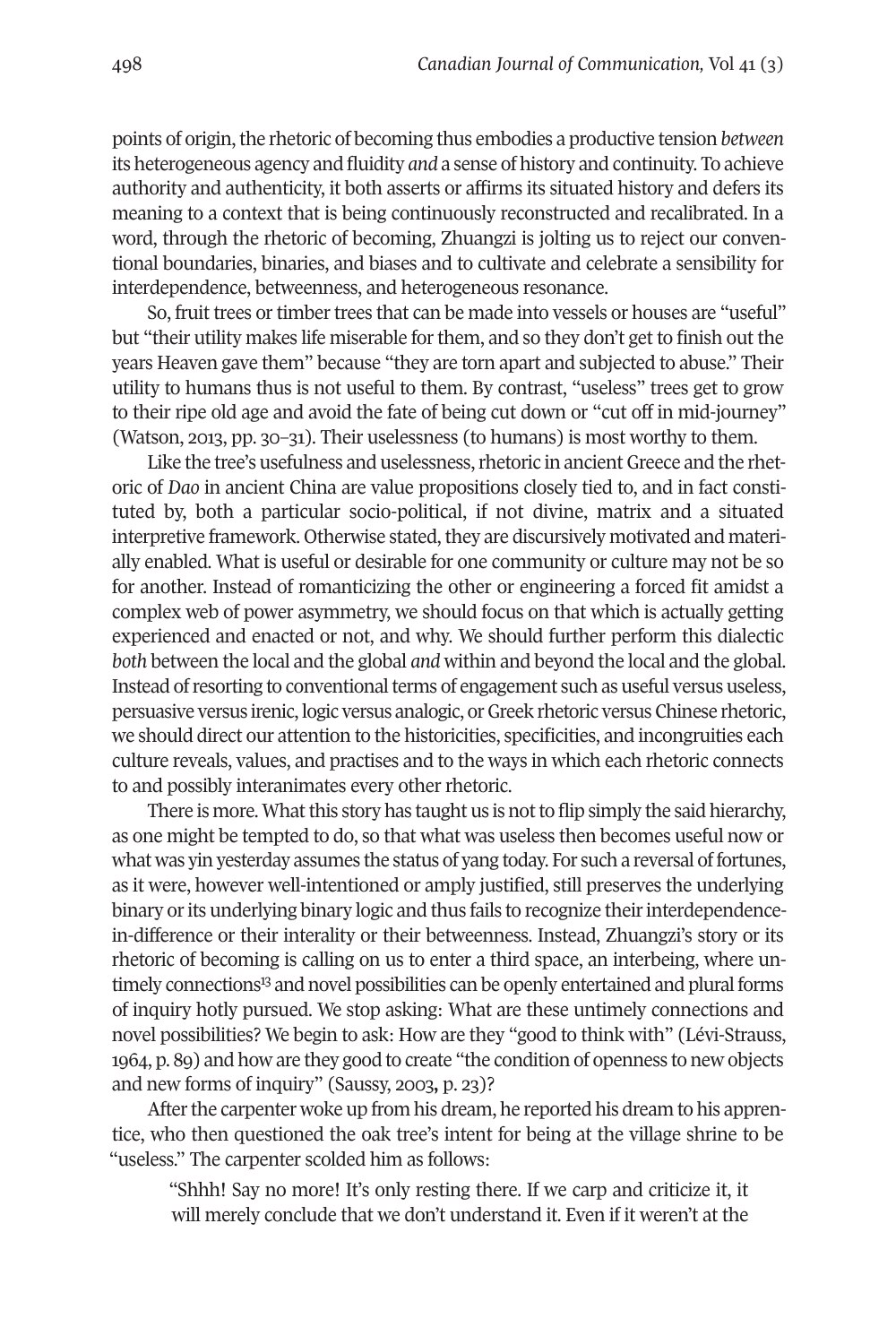<span id="page-12-1"></span><span id="page-12-0"></span>shrine, do you suppose it would be cut down? It protects itself in a different way from ordinary people.If you try to judge it by conventional standards, you'll be way off!" (watson, 2013, p. 31)

therefore, unless we stop judging "by conventional standards" or by their underlying binary logic, we will never understand the oak tree's intent nor will we its usefulness. To put it more positively, we must develop new terms of engagement in ways that will enable us to challenge those conventional standards and their underlying binary logic and to better understand and represent the oak tree's intent as well as Zhuangzi's reasoning or his rhetoric of becoming behind it. Only then can we become "indifferent to the pairs of opposites" and fully appreciate that it is "nothing (無) that provides the utility," as is advised by the two epigraphs that begin this article. oritis simply a matter of interdependence-in-difference.

#### **Notes**

1. Incidentally, Peter Zhang discusses the *Zhuangzi* as one of the important sources for studying interality or betweenness (2015b, pp. 98–99).

2. traditional western rhetoric recognizes only three species of discourse: deliberative (to exhort or dissuade), epideictic (to praise or blame), and judicial (to accuse or defend). For Aristotle, the audience determines the discourse's purpose though he readily admits that the boundary between deliberative and epideictic rhetoric is not clear-cut and the difference is often one of style (1991, pp. 47-51, 1358b). such a taxonomy will also encounter serious challenges when and if it should get applied to other rhetorical traditions as I hope to demonstrate in this article. see also, for another example, Megan schoen (2012).

<span id="page-12-3"></span>3. According to Aristotle (1966), there are ten pairs of opposite terms in the Pythagorean table of opposites, which displays the analogy in the relationships between each pair. For example, on the side of limit, there are odd, one,right, male,resting, straight, light, good, and square; on the side of the unlimited, there are even, many, left, female, moving, curved, darkness, bad, and rectangular. Lloyd (1996) further suggests thatAristotle draws upon the basic idea conveyed through the sustoichia*.* Lloyd writes, "thus the belief that right is to be associated with male, front, upper, hot, and conversely left is to be associated with female, back, lower, cold, is given explanatory work to do in a wide variety of contexts in his [Aristotle's] cosmology, in his embryology and elsewhere in his physics" (pp. 114–115).

<span id="page-12-2"></span>4. correlative thinking, in its indifference to logical analysis and in its emphasis on analogical associations, interdependence, or betweenness is interological (see the discussion in the following section). by contrast, causal thinking is linear and marked by an emphasis on formal or abstract definitions in search of essence or univocity.

<span id="page-12-5"></span>**5.** that is, Hall and Ames' "Principle of Mere Presence" (1995) is being channeled here. by that they mean that the mere presence of an idea or doctrine in a particular culture does not entitle us to claim the idea or doctrine is importantly present—"that is, present in such a way that it significantly qualifies, defines, or otherwise shapes the culture" (p. xv).

<span id="page-12-4"></span>6. What is being developed here is in direct conversation with Linda Alcoff's much cited "The Problem" of speaking for others" (1991–1992) where she identifies, and further develops response (her fourstep strategy) to,the major challenges scholars face and must address in speaking for others. However, this article advocates a co-constitutive process where the act ofrepresentation has to be completed by both self and other—hence the emphasis is on "with" over "for" or "about."

<span id="page-12-6"></span>7. the *OED*defines a *tertium quid* as "something (indefinite orleft undefined) related in some way to two (definite or known) things, but distinct from both."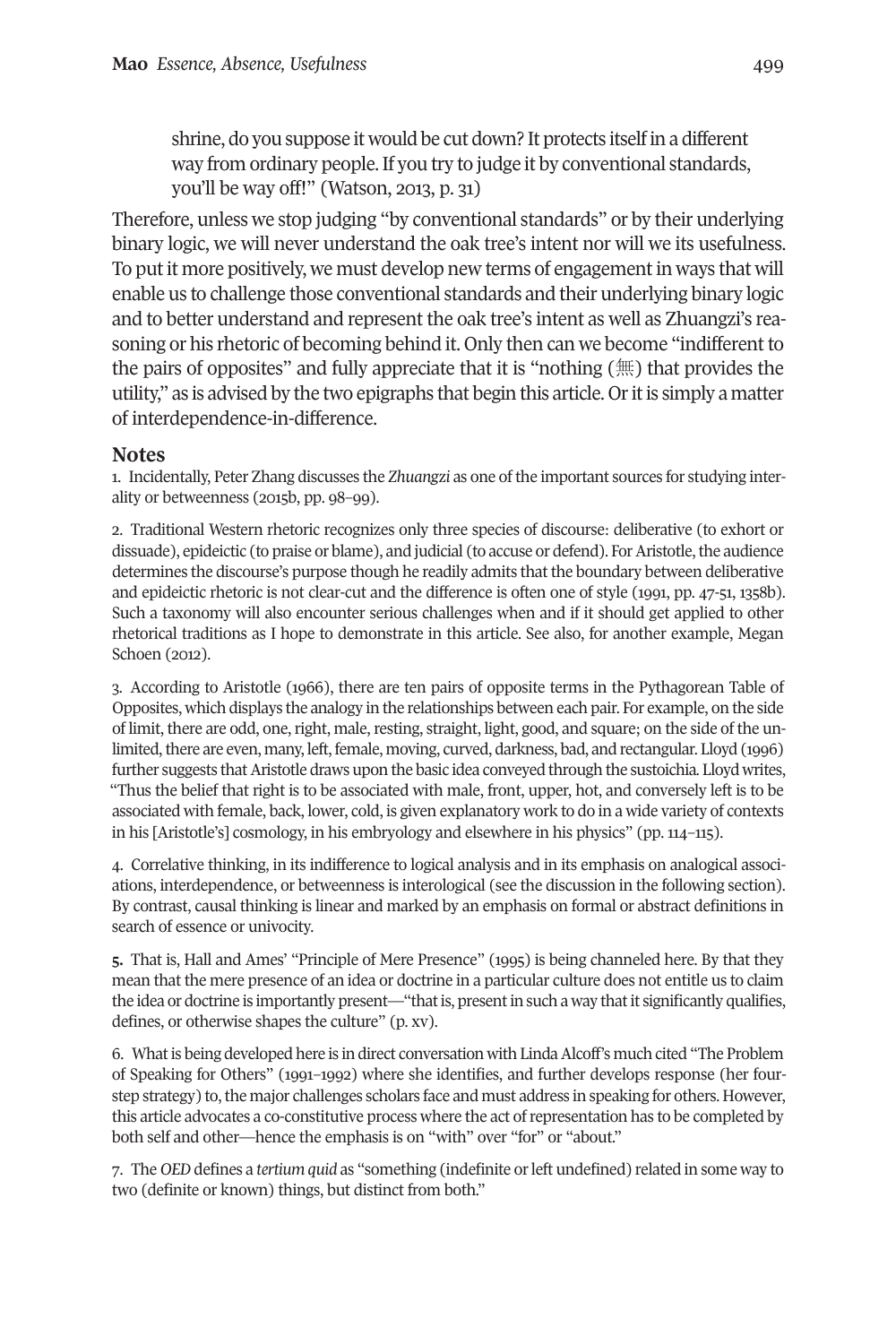<span id="page-13-0"></span>8. According to Zhang, both "interology" and "interality" were coined by the chinese-American philosopher Geling shang (2015b, p. 93).

- <span id="page-13-3"></span><span id="page-13-2"></span><span id="page-13-1"></span>9. see chapter 11 as well as chaps. 2, 4, and 5.
- 10. see chapter 4 (watson, 2013).

11. Greeks would referto the firsttwo instances—becoming silent because of being overcome by passion or because of recognizing and respecting the immediate communicative context—as aposiopesis.

<span id="page-13-4"></span>12. this daoist distrust in language or, more precisely, in linguistic objectification once again reflects this interological sensibility for productive absence or emptiness.Itthrows in stark reliefthe remarkable difference vividly worded in John 1:1: "In the beginning was the word, and the word was with God, and the word wasGod." Here stands, in no uncertain terms, secular or divine, a quintessential contrast between the language of ontological presence, on the one hand, and the language of deference (for the interological sensibility), on the other.

<span id="page-13-5"></span>13. this draws on Michelle ballif's (2014) recent essay in which she invites us to "write histories that begin with this presumption of their always already untimely nature, and further to think about history as *not* a function of linear temporality" (p. 247, emphasis in original).

#### **References**

Alcoff, Linda. (1991–1992). the problem of speaking for others. *Cultural Critique, 20,* 5–32.

- Ames, Roger T., & Rosemont, Henry, Jr. (1998). Introduction. *The analects of Confucius: A philosophical translation* (pp. 1–70). New York, NY: Ballantine Books.
- Aristotle. (1966). *Aristotle's metaphysics* (Hippocrates G. Apostle, trans.). bloomington, IN: Indiana University Press.
- Aristotle. (1991). *On rhetoric: A theory of civic discourse* (George A. Kennedy, trans.). New york, Ny: oxford University Press.
- ballif, Michelle. (2014). writing the event: the impossible possibility for historiography. *Rhetoric Review Quarterly, 44,* 243–255.
- Bhabha, Homi. (2004). *The location of culture* (2nd ed). London: Routledge.
- The Bhagavad Gita. (2009). (Winthrop Sargeant, Trans.). Albany, NY: State University of New York Press.
- burke, Kenneth. (1966). *Language as symbolic action: Essays on life, literature, and method.* berkeley, cA: University of california Press.
- burke, Kenneth. (1969). *A grammar of motives*. berkeley, cA: University of california Press.
- combs, steven c. (2006). *The Dao of rhetoric.* Albany, Ny: state University of New york Press.
- *Daodejing: "Making this life significant." (2003). (Roger T. Ames & David L. Hall, Trans.). New York,* Ny: ballantine.
- Friedman, susan stanford. (2011). why not compare? *PMLA* [*Publications of the Modern Language Association of America*]*, 126,* 753–762.
- Garrett, Mary. (1998). [review of the book *Comparative rhetoric: An historical and cross-cultural introduction*]. *Rhetorica, 16,* 431–433.
- Geertz, clifford. (1973). thick description: toward an interpretive theory of culture. *The interpretations of cultures: Selected essays* (pp. 3–30)*.* New york, Ny: basic books.
- Graham,A.c. (1989).*Disputers oftheTao:Philosophical argumentinancientChina*.Lasalle,IL:opencourt.
- Hall, david L., & Ames, roger t. (1995). *Anticipating China: Thinking through the narratives of Chinese and Western culture.* Albany, Ny: state University of New york Press.
- Kennedy, George A. (1984). *New Testament interpretation through rhetorical criticism*. chapel Hill, Nc: University of North carolina Press.
- Kennedy, George A. (1998). *Comparative rhetoric: An historical and cross-cultural introduction*. New York, NY: Oxford University Press.
- Lévi-Strauss, Claude. (1964). *Totemism* (Rodney Needham, Trans.). London: Merlin.
- Lloyd, G.e.r. (1996). *Adversaries and authorities: Investigationsinto ancient Greek and Chinese science.* cambridge, UK: cambridge University Press.